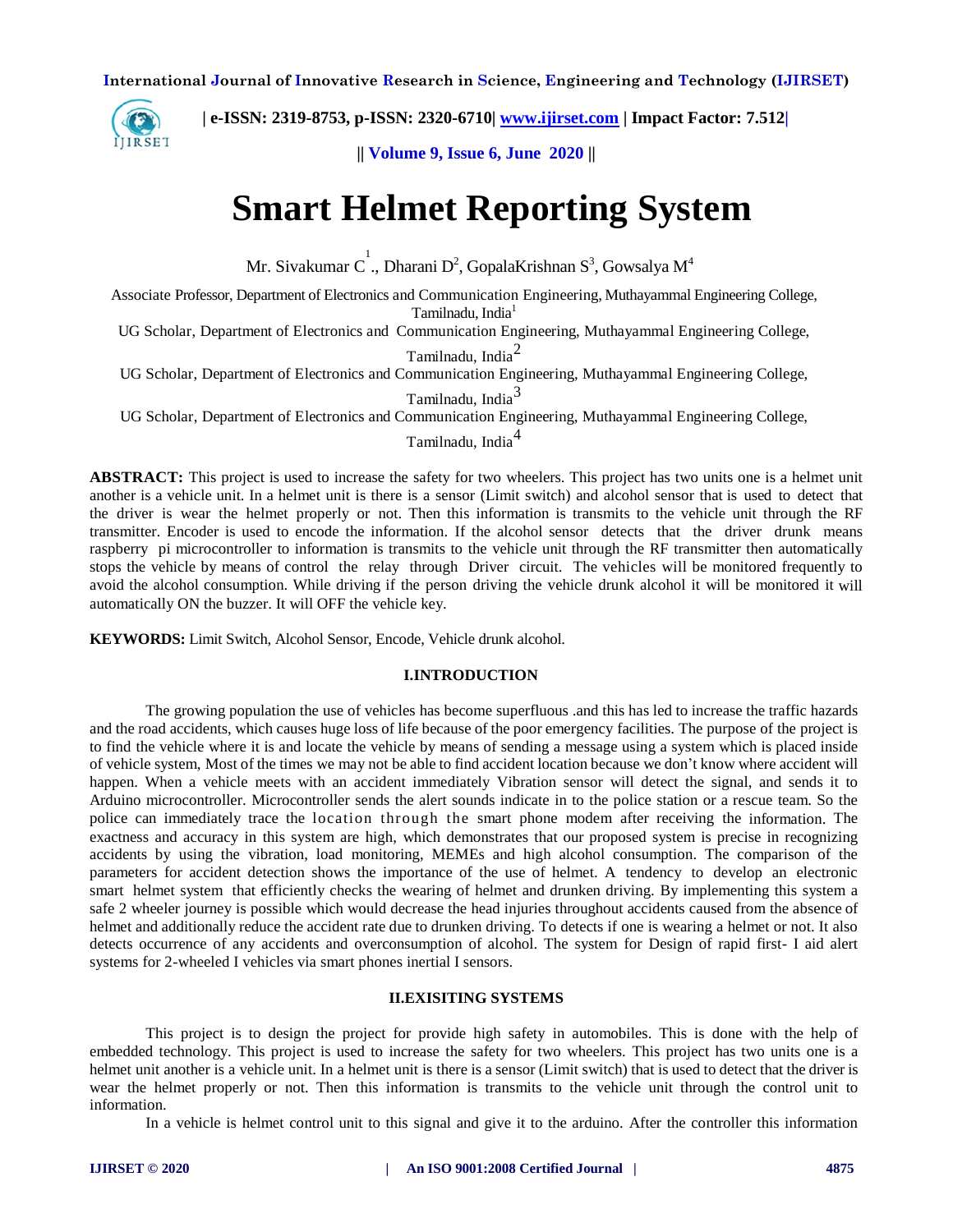

# **| e-ISSN: 2319-8753, p-ISSN: 2320-6710| [www.ijirset.com](http://www.ijirset.com/) | Impact Factor: 7.512|**

# **|| Volume 9, Issue 6, June 2020 ||**

given to the checking purpose. Microcontroller checks this information if the helmet properly wears means it allowed to on the vehicle otherwise it turns of the relay to stop the vehicle.



### **Fig 1 Block Diagram**

Another limit switch is used to detect the drivers position. If the alcohol sensor detects that the driver drunk means arduino microcontroller automatically stops the vehicle by means of control the relay. Driver circuit is used to control the relay due to the signal from the traffic unit.

An important part of the accidents happens because the individual was either not wearing a helmet, or the accident was not revealed in time, or the person couldn't be safe in view of the late induction to an emergency clinic, or on the grounds that the person was riding while smashed. Sensors distributed, Wi-Fi empowered processor, and computing foundations are used for building the structure.

The accident discovery is finished utilizing the accelerometer and the accident warning is finished utilizing the customer and server- based framework where the microcontroller is the customer and the server is an online administration. At the point when an accident happens, the related subtleties are sent to the crisis contacts by using a cloud-based administration.

The disadvantages of existing system are 1) Less exactness in the location of accidents, and 2) There is no framework to check if the rider is wearing the helmet or not. IR sensor, load sensor, vibration sensor and gas sensor, mems.

The gas sensor detects the measure of liquor consists in the breath of a person wearing the helmet. The Alcohol recognition sensors connected with the helmet in distinguish the Alcohol detection. MEMS based handle bar control of the vehicle. The Vibration sensor is used to detect any accident. Load checking to recognize the load of the vehicle and alongside the sensor to locate the quantity of individuals travelling in the bike. These parameters are used to keep away from accidents in bike.

## **III.PROPOSED SYSTEM**

This project is used to increase the safety for two wheelers. This project has two units one is a helmet unit another is a vehicle unit. In a helmet unit is there is a sensor (Limit switch) and alcohol sensor that is used to detect that the driver is wear the helmet properly or not. Then this information is transmits to the vehicle unit through the RF transmitter. Encoder is used to encode the information. If the alcohol sensor detects that the driver drunk means raspberry pi microcontroller to information is transmits to the vehicle unit through the RF transmitter then automatically stops the vehicle by means of control the relay through Driver circuit. If the driver drink while driving the bike the buzzer will be ON and it will create high sound and it will give the commend to stop the bike.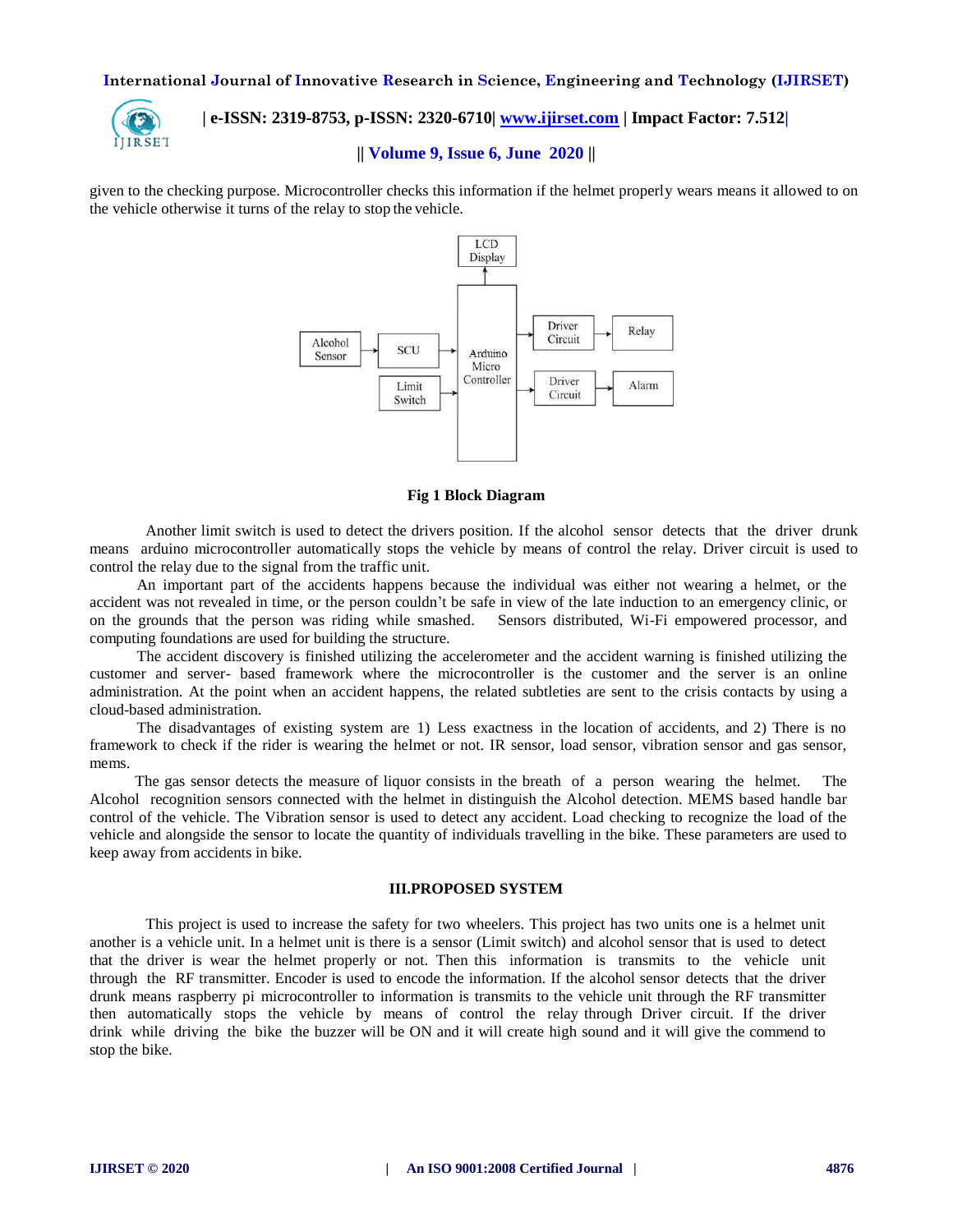

# **| e-ISSN: 2319-8753, p-ISSN: 2320-6710| [www.ijirset.com](http://www.ijirset.com/) | Impact Factor: 7.512|**

**|| Volume 9, Issue 6, June 2020 ||** 



**Fig 2 Block Diagram of Smart Helmet**

It compulsory to wear Helmet without Helmet ignition switch cannot ON. It consists of RF transmitter and RF receiver system. As user wear Helmet RF signal radiate from transmitter and once these RF signal get sensed by the placed in the ignition switch of the bike. Bike will get start. The project is expected to improve safety and reduce accident and restricted the high speed by government especially fatal to the motorcyclist. With the increasing buying power of common man today the number of vehicle we are used but todays era, especially in the young generation, the craze of motorbikes is really remarkable.

The middle class families prefer to buy motorbikes over four wheeler s because of their low prices. As the biker in our country are increasing the road mishaps are also increasing day by day due to which many deaths occur most of them are caused due to most common negligence of not wearing the Helmets and reaching the high speed.

This motivates us to think about making a system which ensures safety of biker by making it necessary to wear Helmet as per government guidelines. Presented a system on micro controller based circuitry is used with using GSM (Global System for Mobile Communication) GSM perform two way communication with bike and rider using GSM modem is used for sending SMS as on rider regular cell-phone also the system used siren and stand sensor in case someone try to bike steal the siren is ON even if user used very high speed at that time GSM send the SMS to government to avoid an accident.

# **IV.HARDWARE SPECIFICATIONS**

- $\triangleright$  Raspberry Pi
- $\triangleright$  RF Transmitter and Receiver
- $\triangleright$  Limit Switch
- $\triangleright$  Alcohol Sensor
- $\triangleright$  Web Camera
- $\triangleright$  Power supply
- ▶ Relay Circuit

# **Raspberry pi**

The Raspberry Pi is a credit-card sized computer that plugs into your Tv and a keyboard, which can be used for many of the things that your average desktop does – spreadsheets, word-processing, games and it also plays high-definition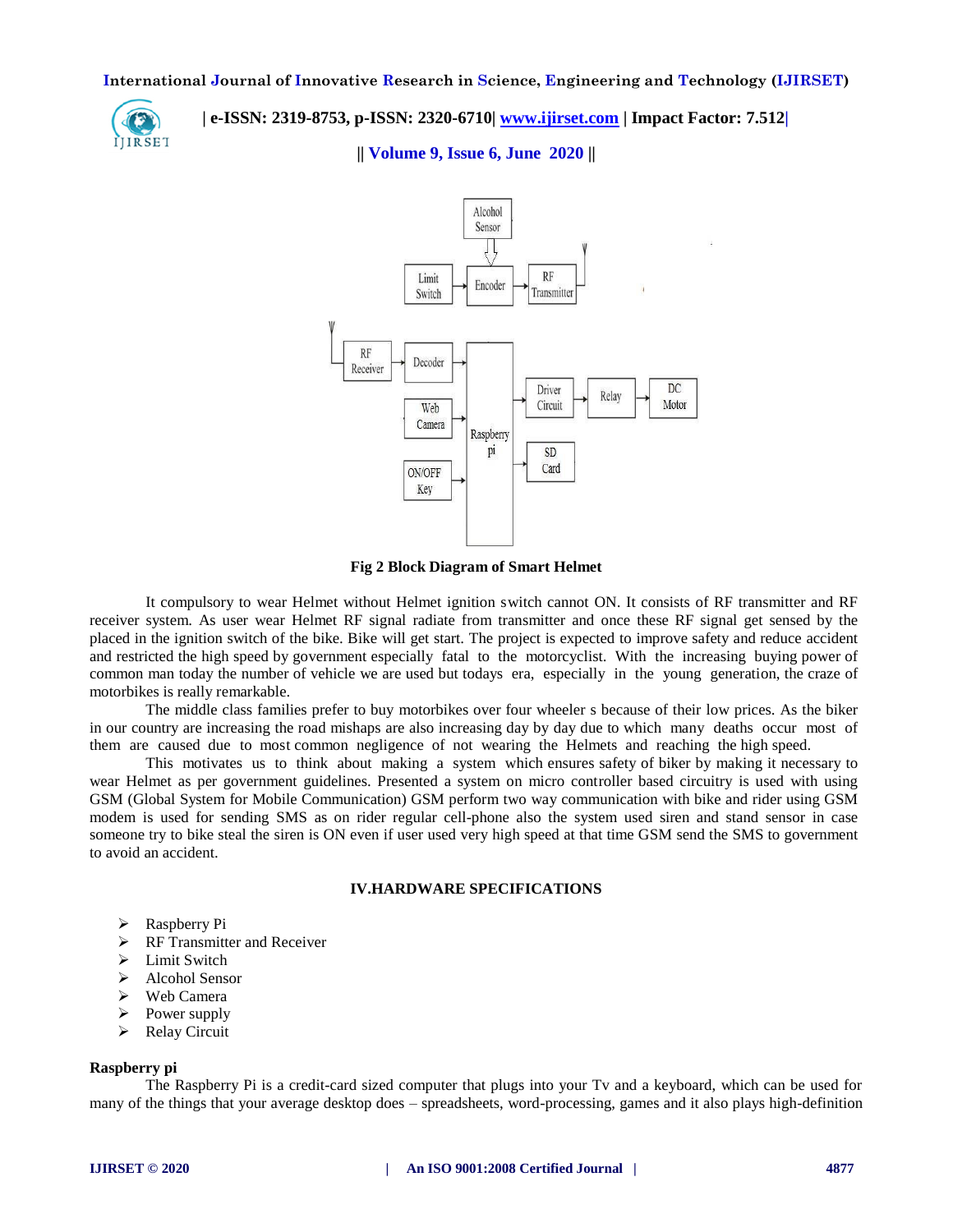

 **| e-ISSN: 2319-8753, p-ISSN: 2320-6710| [www.ijirset.com](http://www.ijirset.com/) | Impact Factor: 7.512|**

# **|| Volume 9, Issue 6, June 2020 ||**

video. The Raspberry pi charitable foundation wants to see the device being used by kids all over the world to learn programming and electronics.

# **RF Transmitter and Receiver**

Radio frequency (RF) radiation is a subset of electromagnetic radiation with a wavelength of 100km to 1mm, which is a frequency of 3 KHz to 300 GHz, respectively. This range of electromagnetic radiation constitutes the radio spectrum and corresponds to the frequency of alternating current electrical signals used to produce and detect radio waves. RF can refer to electromagnetic oscillations in either electrical circuits or radiation through air and space.

## **Limit Switch**

The switch, which is one of the most basic of all sensors, comes in two normally open and normally closed. Prior to advances in sensor technology, Mechanical switches were used extensively in control applications. Due to improved reliability and performance, mechanical switches are still used for this purpose, but they are primarily used where switch actuation and wear are minimal.

The standard limit switch is a mechanical device that uses physical contact to detect the target. A typical limit switch consists of a switch body and an operating head. The switch body contains electrical contacts to energize or de- energize a circuit.

## **Alcohol sensor**

Blood alcohol content (BAC), also called blood alcohol concentration, blood ethanol concentration, or blood alcohol level is most commonly used as a metric of alcohol intoxication for legal or medical purposes.



#### **Fig 3Alcohol Sensor**

#### **Web Camera**

A webcam is a video camera that feeds its images in real time to a computer or computer network, often via USB, Ethernet, or Wi-Fi. Their most popular use is the establishment of video links, permitting computers to act as videophones or video conference stations. The common use as a video camera for the World Wide Web gave the webcam its name. Other popular uses include security surveillance, computer vision, video broadcasting, and for recording social videos. **Power supply**

The ac voltage, typically 220V rms, is connected to a transformer, which steps that ac voltage down to the level of the desired dc output. A diode rectifier then provides a full-wave rectified voltage that is initially filtered by a simple capacitor filter to produce a dc voltage. This resulting dc voltage usually has some ripple or ac voltage variation. **Relay Circuit**

This circuit is designed to control the load. The load may be motor or any other load. The load is turned ON and OFF through relay. The relay ON and OFF is controlled by the pair of switching transistors (BC 547). The relay is connected in the Q2 transistor collector terminal. A Relay is nothing but electromagnetic switching device which consists of three pins. They are Common, Normally close (NC) and normally open (NO).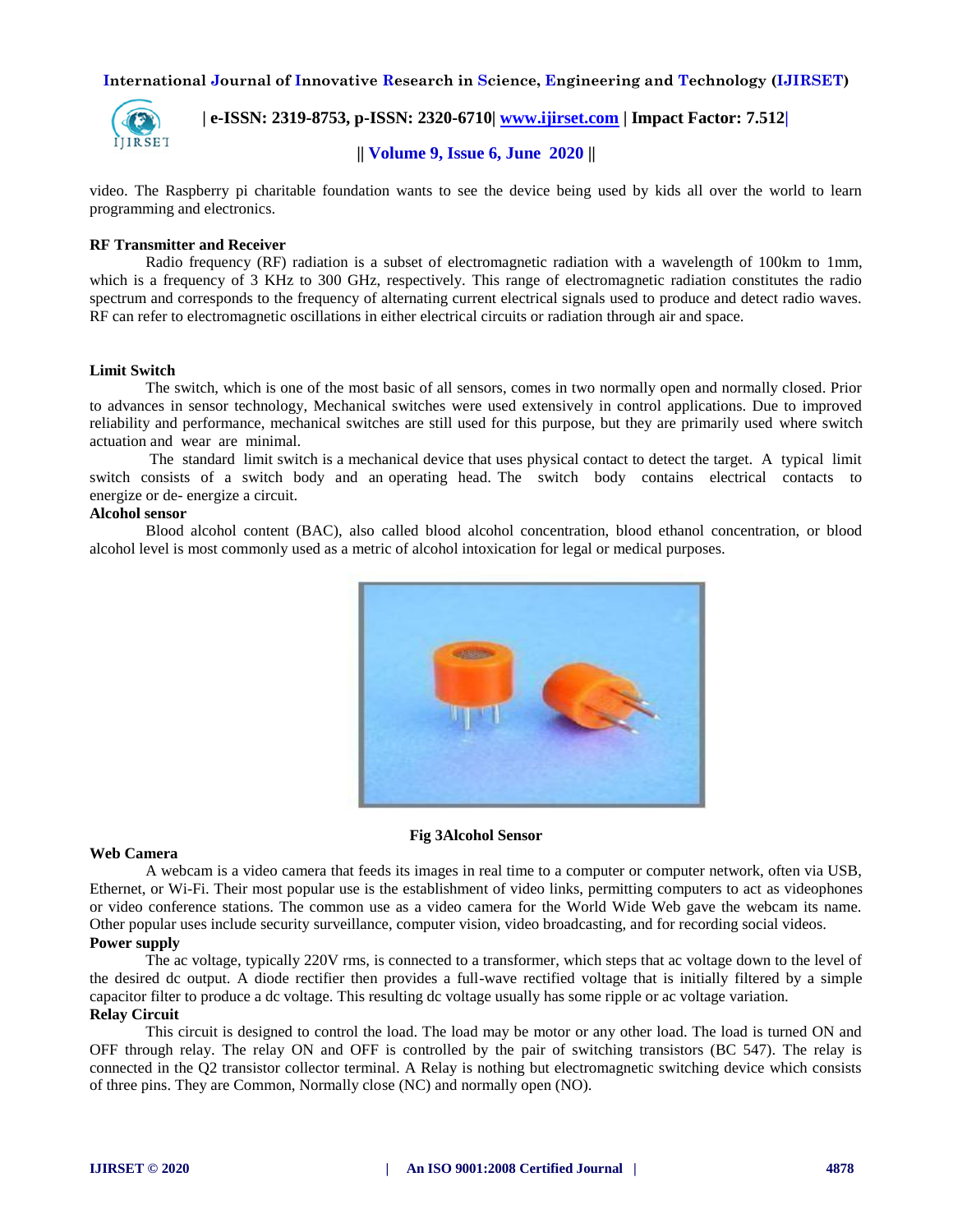

 **| e-ISSN: 2319-8753, p-ISSN: 2320-6710| [www.ijirset.com](http://www.ijirset.com/) | Impact Factor: 7.512|**

**|| Volume 9, Issue 6, June 2020 ||** 



**Fig 4 Relay Circuit**

## **5 SYSTEM IMPLEMENTATION**

The transmitting side of the helmet is connected to the receiving side of the Raspberry pi Module and the receiving side of the raspberry pi is connected to the transmitting side of the GSM Module. The power supply is given to the raspberry pi. From the Raspberry pi the power is distributed to all other components. The output pin of the alcohol sensor is connected to the eighth pin of the Raspberry pi. Each component are connected and controlled by the Raspberry pi.



**Fig 5: Top view of proto type system**

# **6 RESULT AND DISCUSSIONS**

Limit switch is fixed in the helmet with is pressed while wearing the helmet. It transmits signal to the receiver in the micro controller. It helps us to identify whether the driver has wore the helmet are not. The vehicles will be monitored frequently to avoid the alcohol consumption. While driving if the person driving the vehicle drunk alcohol it will be monitored it will automatically ON the buzzer. It will OFF the vehicle key.